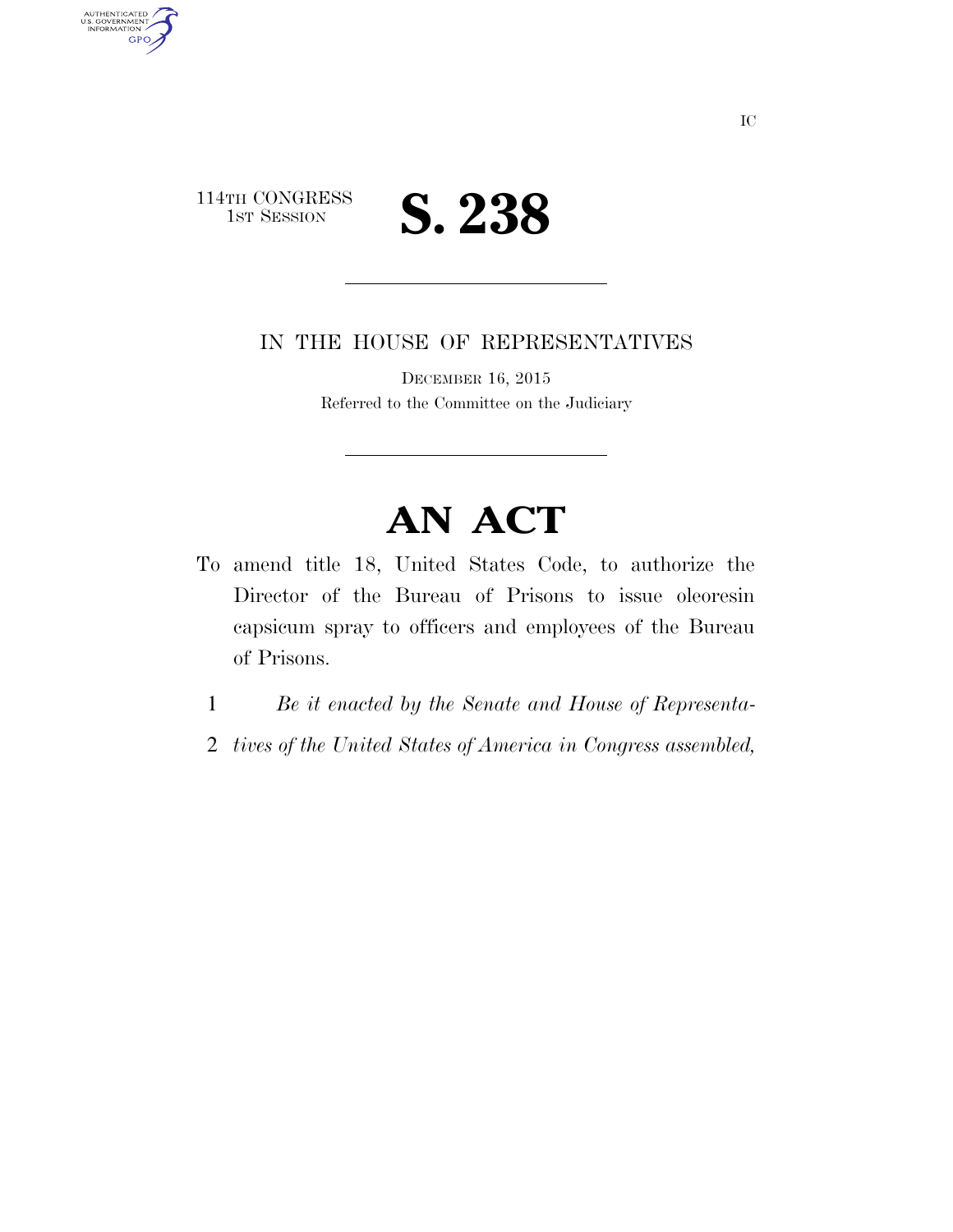## **SECTION 1. SHORT TITLE.**

 This Act may be cited as the ''Eric Williams Correc- tional Officer Protection Act of 2015''. **SEC. 2. OFFICERS AND EMPLOYEES OF THE BUREAU OF PRISONS AUTHORIZED TO CARRY OLEORESIN CAPSICUM SPRAY.**  (a) IN GENERAL.—Chapter 303 of part III of title 18, United States Code, is amended by adding at the end the following: **''§ 4049. Officers and employees of the Bureau of Pris- ons authorized to carry oleoresin cap- sicum spray**  ''(a) IN GENERAL.—The Director of the Bureau of Prisons shall issue, on a routine basis, oleoresin capsicum spray to—  $\frac{1}{2}$  (1) any officer or employee of the Bureau of Prisons who—  $\langle (A)$  is employed in a prison that is not a minimum or low security prison; and 20 "(B) may respond to an emergency situa-21 tion in such a prison; and  $"(2)$  to such additional officers and employees of prisons as the Director determines appropriate, in accordance with this section. 25 "(b) TRAINING REQUIREMENT.—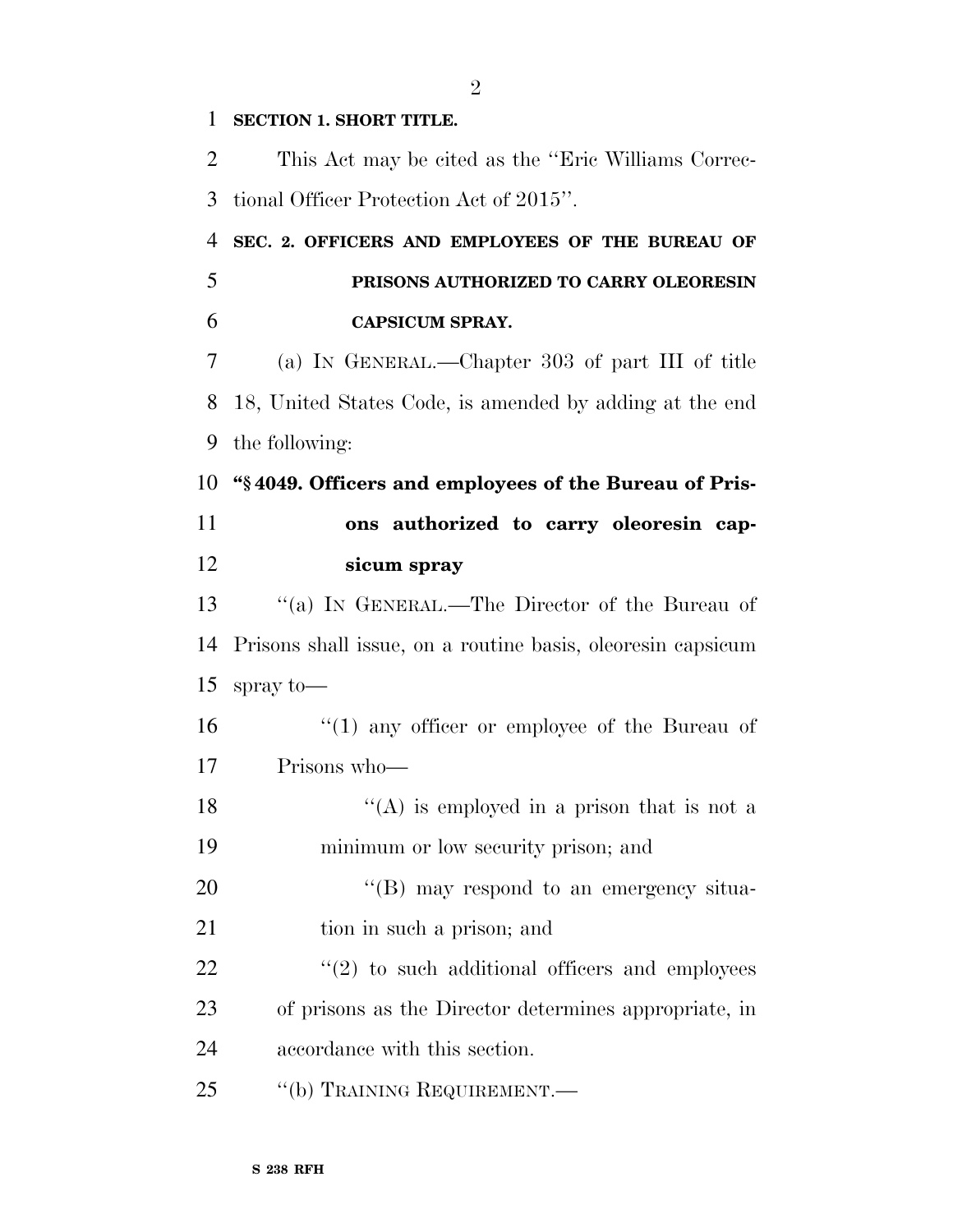1 "(1) IN GENERAL.—In order for an officer or employee of the Bureau of Prisons, including a cor- rectional officer, to be eligible to receive and carry oleoresin capsicum spray pursuant to this section, the officer or employee shall complete a training course before being issued such spray, and annually thereafter, on the use of oleoresin capsicum spray. 8 "(2) TRANSFERABILITY OF TRAINING.—An offi-

 cer or employee of the Bureau of Prisons who com- pletes a training course pursuant to paragraph (1) and subsequently transfers to employment at a dif- ferent prison, shall not be required to complete an additional training course solely due such transfer.

14 "(3) TRAINING CONDUCTED DURING REGULAR EMPLOYMENT.—An officer or employee of the Bu- reau of Prisons who completes a training course re- quired under paragraph (1) shall do so during the course of that officer or employee's regular employ- ment, and shall be compensated at the same rate that the officer or employee would be compensated 21 for conducting the officer or employee's regular du-ties.

23 "(c) USE OF OLEORESIN CAPSICUM SPRAY.—Offi-cers and employees of the Bureau of Prisons issued oleo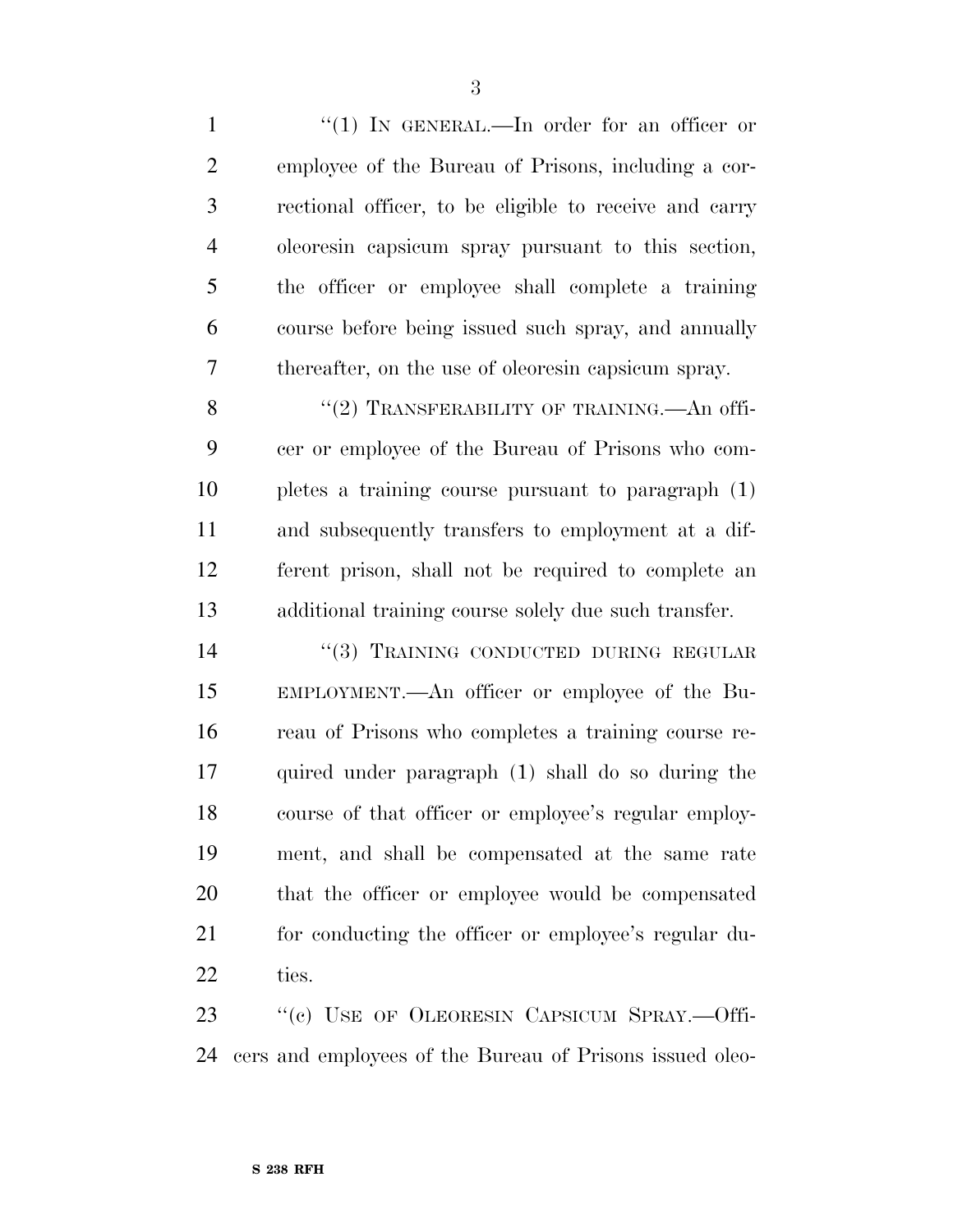resin capsicum spray pursuant to subsection (a) may use such spray to reduce acts of violence—

3 (1) committed by prisoners against themselves, other prisoners, prison visitors, and officers and em-ployees of the Bureau of Prisons; and

 "(2) committed by prison visitors against them- selves, prisoners, other visitors, and officers and em-ployees of the Bureau of Prisons.''.

 (b) CLERICAL AMENDMENT.—The table of sections for chapter 303 of part III of title 18, United States Code, is amended by inserting after the item relating to section 4048 the following:

''4049. Officers and employees of the Bureau of Prisons authorized to carry oleoresin capsicum spray.''.

## **SEC. 3. GAO REPORT.**

 Not later than the date that is 3 years after the date on which the Director of the Bureau of Prisons begins to issue oleoresin capsicum spray to officers and employees of the Bureau of Prisons pursuant to section 4049 of title 18, United States Code, as added by this Act, the Comp- troller General of the United States shall submit to Con-gress a report that includes the following:

 (1) An evaluation of the effectiveness of issuing oleoresin capsicum spray to officers and employees of the Bureau of Prisons in prisons that are not minimum or low security prisons on—